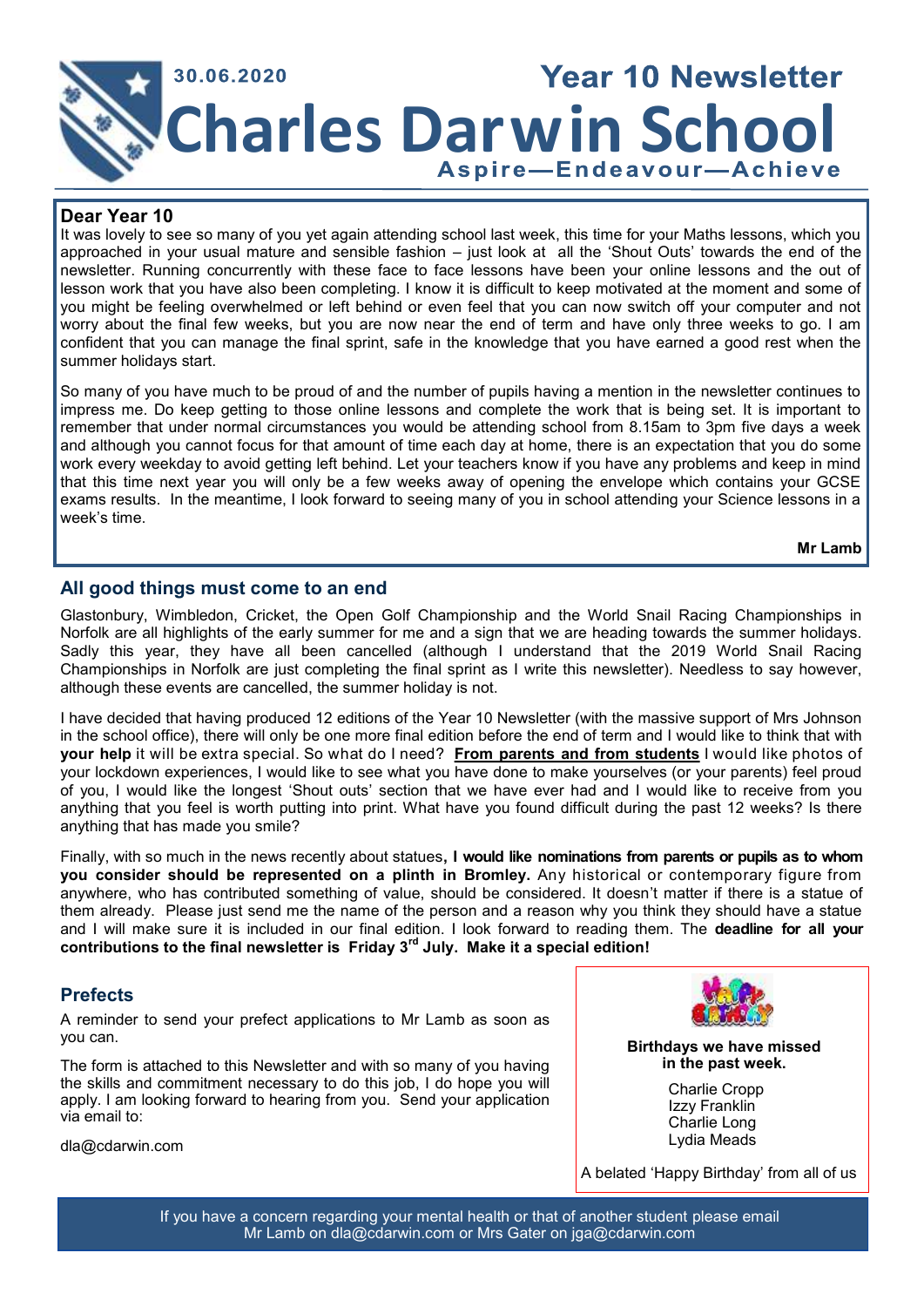## **A message to Mrs Suttun's Drama Class**

I wanted to take the opportunity to say thank you to my fantastic Drama class. To say this year started with difficulty would be an understatement! You have essentially completed a 'mock' year, completing all three components of the exam specification! There have been challenges and arguments, rehearsals and performances but you have shown such determination and hard work I am sure this will pay off and you will achieve next year. I have been particularly impressed by the resilience and determination I have seen during lockdown from some of you and look forward to hearing how you get on next year.

I will be going on maternity leave this week, Monday 29th June and therefore Miss Currie will be setting work for the rest of the term. Please do not be confused when this happens!

I wish you all a lovely summer break and I look forward to catching up with you next year when you will be finishing **Year 11!!!** 

Mr Lamb says 'We thank Mrs Suttun for all her hard work with her Drama group and of course wish her all the very best as she starts her maternity leave.'

# **A competition for students**

#### **'The World after Coronavirus'**

I do hope some of you take the time to consider taking part in this competition which is run by University College London 'OpenDemocracy' and is open to school and university students (aged 14 and up) to share their vision of the future, with prizes of £200, £100 or £50 in book tokens plus the chance for personal mentoring from the panel of some of the world's foremost thinkers and some fantastic work experience with either UCL or OpenDemocracy.

**Entrants can submit either a written article, short video or image that describes their vision for the world after the coronavirus crisis has passed.**



# **Online lessons**

#### **A message for Mrs Mote's English class (10X4) from Ms Roberts:**

Currently, Mrs Mote is unable to run live lessons. However, I am running live lessons on Microsoft Teams, twice a week, for your son/daughter's class. These occur, weekly at the following times: **English Language – Tues 9.30am**

**English Literature – Wednesday 1.30pm**

These lessons offer a great deal of support about how to complete the tasks that are set each week so it is best to attend the lesson when it is live, however, if your son/daughter is unable to 'attend', they should watch/listen to them afterwards.

Work will continue to be set on Show My Homework and this should also be emailed to: aro@cdarwin.com. Students can either attach word documents, or copy and paste what they have done into the body of an email, or take a photo and attach that. In each case work completed will be marked and recoded in a mark book. Photos of the marked work will be sent back to students so they can see what they have done well and what they need to focus on improving.

Please do let me know if your son/daughter is having trouble accessing Microsoft Teams or has forgotten their log in details.

#### **A message for Mr Nunn's English class**

Live lessons for 10YEn2 English with Mr Nunn will take place every Monday at 1.00pm and Thursday at 10.00am via Teams. If you cannot make it, each lesson is recorded so you can watch it and catch up with the work missed. All work is also placed on Show My Homework.

### **A message for Ms Ollier's English class**

There will be online English lessons every Wednesday at 1.20pm and every Thursday at 9.00am. Also keep revising your Romeo and Juliet quotations please.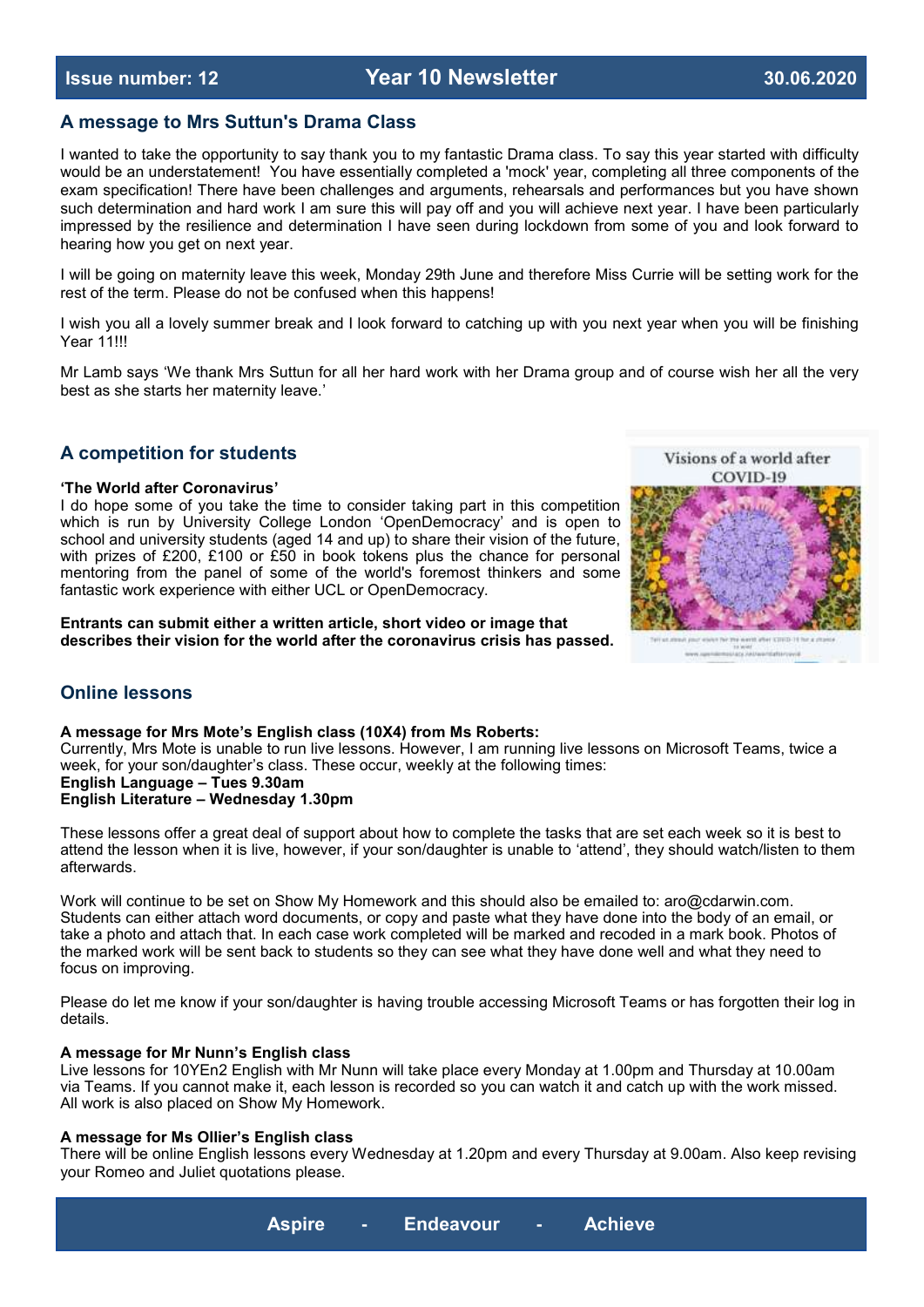# **Issue number: 12 Year 10 Newsletter 30.06.2020**

### **A message for Mrs Pitt's English class**

Teams lessons will continue as follows: Tuesday at 10.00am = AIC Wednesday at 1.30pm = R&J Thursday at 9.30am = GCSE Language skills.

#### **A message for Mrs Holloway's English class**

Teams lessons for 10xEn2 are every Wednesday at 3.00pm.

#### **Maths with Mr Desai**

Mr Desai has his Maths lesson every Thursday at 1.00pm. He is available to support students on Mondays, Tuesdays and Wednesdays. Any pupil can email Mr Desai even if he does not teach them.

#### **Design and Technology lessons**

Monday at 12.00pm Wednesday at 12.45pm Friday at 1.00pm

#### **Art and Textiles live lessons**

Textiles are Wednesdays at 11.00am 10D Art - Mondays at 9.30am 10A Art - Tuesdays at 11.00am

#### **Computer Science lessons**

Every Friday from 9.50am until 10.50am Lesson 1: Students with surnames A-H (9.50-10.20) Lesson 2: Students with surnames I-Z (10.20-10.50) All done on Teams and students should have their completed work with them to go through in the lesson with Mr Simpson.

### **IT BTEC lessons**

**Wednesday** Group C 9:30am Group D 10.00am **Friday** Group A 9:30am Group B 10:00 am

If you cannot remember your group, check SMHW and your Teams calendar.

#### **BTEC Sport**

Lessons are Wednesdays at 10.00am with Mr Eckersall.

### **Business Studies lessons**

Now continuing once a week and will be taken by Miss Allum either on a Thursday at 11am or a Friday 11am. All details along with a guide of how to get set up will continue to be posted on both SMHW and Teams for you to check - please read this carefully as some of you are still not joining the correct team.

#### **Languages Lessons with Mrs Kaye**

Monday 10:50 - 11:40 - 10 German 1 Miss Athwal's class Monday 11:40 - 12:30 - 10 German 2 Miss Kaye's class Friday 11:40 - 12:30 - 10 French 2 Miss Kaye's class

#### **Finance Lessons**

Are now continuing once a week and will be taken by Mr Manchester on Friday at 1.00pm. All details will continue to be posted on both SMHW and Teams for you to check. Any issues with logging in please email Mr Manchester [imr@cdarwin.com.](mailto:imr@cdarwin.com) 

#### **Dance Lessons**

Every Thursday at 3.00pm! 'See you there' writes Ms Abbotts.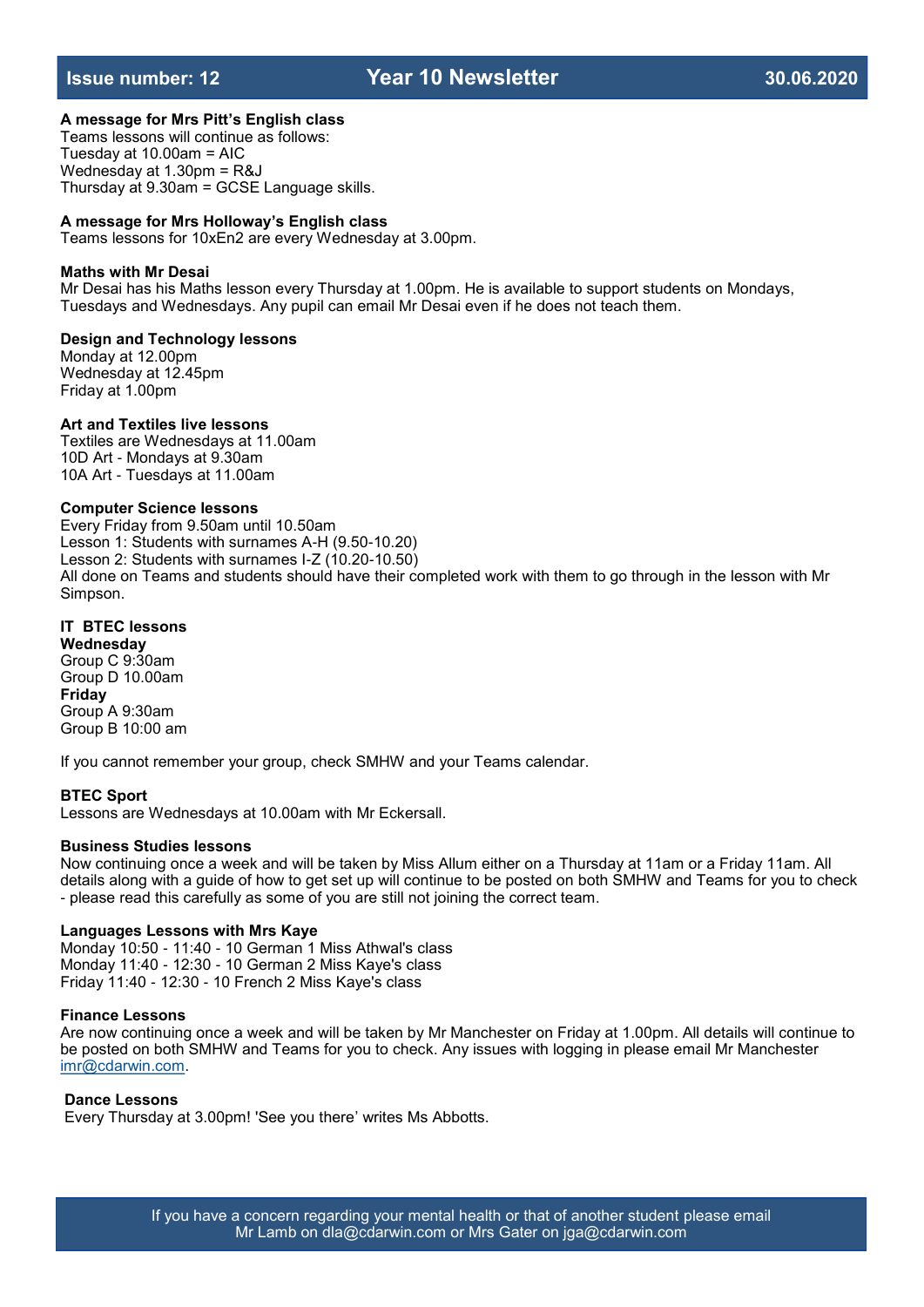**Kirsty Hunt** has the first mention this week having been left off Mr Lamb's list last week of pupils who have attended every History online lesson. Well done Kirsty. You have been a superstar.

**Thea D'Apice, Alex Devlin, James Kennell, Billy Seddon, Lily Ash, Emily Turnham, Amadeus Addotey, Charlie Dejonge, Daisy Green, Tiffani Edwards, Jake Sinclair, Sam Sleath, Joe Barden, Josh O'Brien** and **Alex Squires** - A massive congratulations to all of you from Mrs Tsang and Mr Baker for attending **all** the live online D & T lessons. This will have such a positive impact on your exam results.

**Emily Alexander, Joe Barden, Alex Devlin, Dakota Field, Lizzie Fox, Elisha Gammon, Ellie Johnson** and **Lucy Rooney** - Mrs Partridge wanted you to have a mention because she has been so impressed with the quality and consistency of the work you have produced. You should feel proud of yourselves!

**Nyah Tomlinson Allen** - has a particular mention this week for her effort on the PIXL Maths app over the last few weeks. Well done Nyah.

**Amadeus Addotey, Louie Hudson-Broadway, Amy Glossop, Christopher Shanks, Connor Hill, Emma Spear, Grace O'Rourke, Izzi Doyle, Izzy Franklin, Christopher Shanks, Edward Foster, Alexander Wilkinson**  and **Danny Rees** all get their mention from a happy Miss Dobney as they attended her GCSE PE live lesson this week.

**Louie Hudson-Broadway, Amy Glossop, Connor Hill** and **Grace O'Rourke** have a shout out and a 'well done' for either getting in contact about the work or sending over some good quality work to Miss Dobney. 'Keep up the hard work' remarks a happy Miss Dobney.

**Mr Watson has this message for the Maths group** who came into school on Wednesday: 'I would just like to say that all the students of **10Q1** who attended the session in school on Wednesday were brilliant in their attitude and participation. I am sure it has not been easy for them having to adjust to having home be their main place of work and learning. We talked briefly about this, with the aim of assuring them that they have our full support. This is a group that **Mr Damoo** and I continue to be very proud of.

**Andres Salazar, Frankie Rodway, Shakira Bah, Jemma Watts, Charlie Payne, Lauren Ware, Ayishia Green**  and **Emma Spear** - Ms Sampson was really pleased to have you all participating in the Teams lesson last week. She hopes for even more in the next lesson.

**Some messages from Mr Nunn** to his English class.

**Amadeus Addotey** is a real star. Always involved in discussion and ready to learn all the time. Drove the work along.

**Harry Hemple** - another great contribution last week to the live lesson.

**Caitlin Chambers** - worked really well in the live lesson, even though she couldn't speak.

**Grace Jenga** - worked really well in lesson and contributed some great ideas.

**Jason Hall** - a fantastic lesson and drove the ideas and conversation along well.

**Holly Doyle, Dylan Brocklehurst, Tobi Abiodun, Erika Jimenez, Megan Lewis, Kelsey King, Ben Sarll** and **Harry Payne** – more English here. This time from Mrs Holloway who notes that these students have been working well on on GCSEPod Romeo & Juliet tasks.

**Ben Seaton, Ben Sarll, Ben Burgess, Holly Doyle, Emma Zeelie, Tobi Abiodun, Izzy Franklin** and **Megan Lewis** – more from Mrs Holloway who was so pleased to have you all join her lesson this week (even though some of you were in school in the morning for a Maths lesson). A fantastic effort. 'My Teams lesson for 10xEn2 is always at 3.00pm on a Wednesday' Mrs Holloway reminds her class.

**Aliya Forde, Andrew Handley, Kirsty Hunt, Mantha Radford, Ellie Stanmore, Jake Stirrat** and **Geena Wood** all have a special thanks from Mrs Pitt as they participated particularly well this week in their online English lesson.

**Megan Chenery, Andrew Handley, Ria Peters, Mantha Radford, Lily Steen, Emily Turnham, Jack Woods and Sam Woods** are also mentioned by Mrs Pitt for particular praise as they have completed all of the PETAL tasks on time every week and have 100% Teams attendance. This is wonderful to read.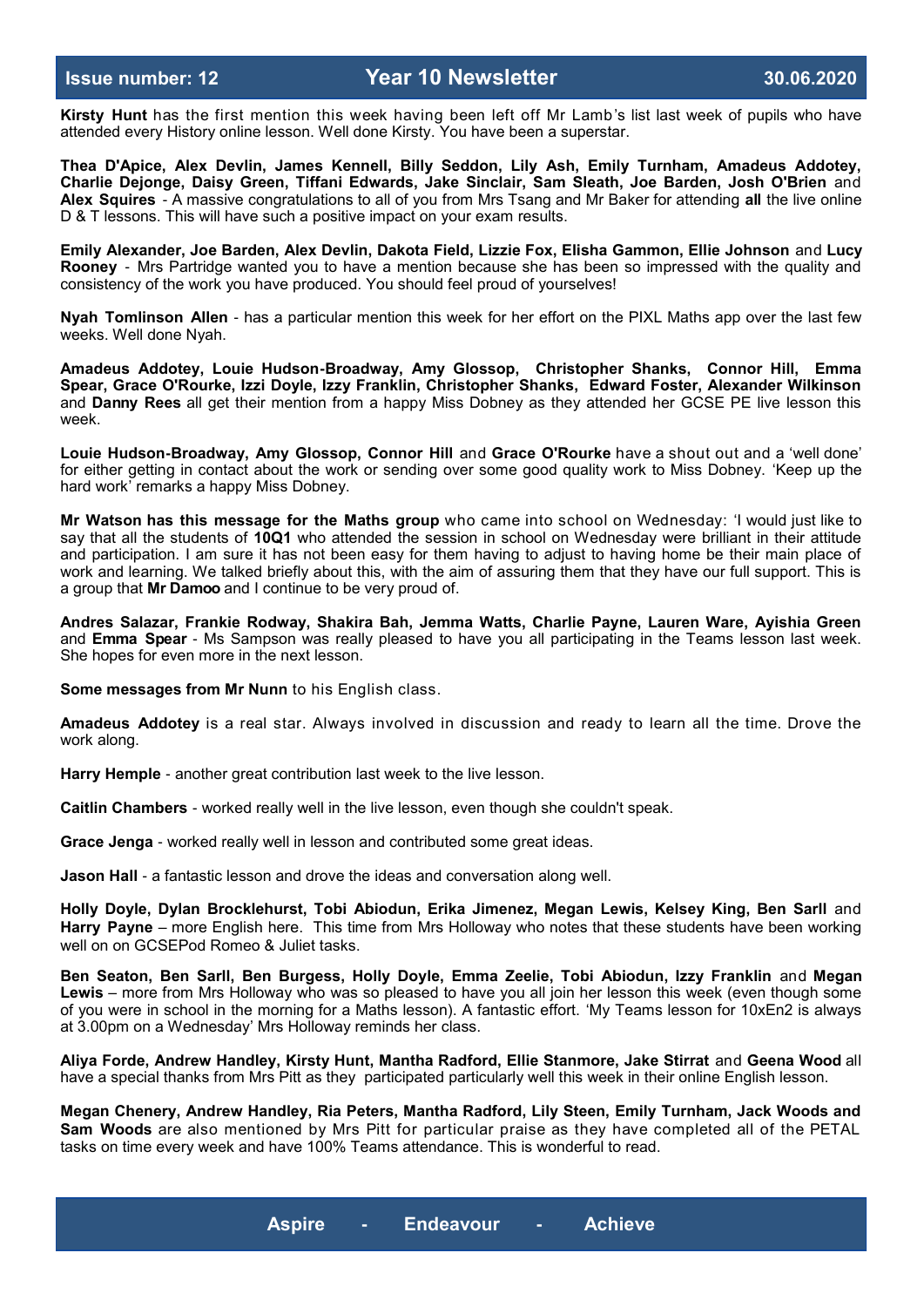**Imogen Seaton-Allen** and **Charlie Payne** - again this week have a mention from Ms Ollier for their participation in the online lessons. She is so pleased with your commitment. Well done!

**Michaela Bell, Izzi Doyle, Laila Duffell, Oscar Godwin, Cyrus Goedhals, Jason Hall, Laila Lagder, Charlie Payne, Billy Seddon** and **Sam Sleath** – all of you have a mention from Mr Goss for consistently completing and submitting Geography work of an admirable quality. Well done!

**James Oakes** is mentioned because Mr Eckersall is really pleased with his attitude. He writes that James 'has really impressed me with his commitment and knowledge.'

**Lizzie Fox, Harry Hemple, Ellie Johnson, Abbey Leonard, Lucy Rooney, Sadheera Singhara Mudalige, Alex Squires, Demi Stracey, Lauren Ware, Jack Wood, Sam Woods, Maddie Clements** and **Oliver Wickers** - all of you have a mention from Miss Allum as a result of your participation in the online Business lesson last week. Miss Allum was delighted to see you were all there.

**Ben Norsworthy, Jemma Teall, Joe Barden, Grace Jenga, Elisha Gammon, Shane Irwin** and **Leigha Wilson** – Mrs Kaye wanted to ensure that you were all mentioned as she was so happy to have you in her German lesson on Monday.

**Izzy Franklin, Demi Stracey** and **Megan Lewis** have a shout from Mr Manchester for attending the online Finance lesson last week. Well done.

**Ben Norsworthy** and **Lauren Ware** have particular praise from Mr Manchester for their excellent engagement and participation in the lesson.

**Miss Abbotts writes about her Dance group** – 'Really proud of my Year 10 GCSE Dance class for speaking through their microphones making for a much more interactive lesson! Answering questions, getting involved, giving their opinion - it makes me very happy! For those of you that haven't joined on yet, please do... we are learning about our final anthology work 'Within her Eyes'. Every Thursday at 3.00pm! 'See' you there.'

**Mantha Radford, Leila Lagder, Kirsty Hunt, Amy McCarthy** and **Megan Chenery** are being recognised by Miss Bailey as they all produced brilliant 6 mark exam question answers on the fractional distillation task. Miss Bailey writes 'It was a challenging question making their work very impressive. I am sure there are more answers waiting to arrive into my email box! I am also very proud of those that attended the most recent online session, demonstrating their dedication.'

**Geena Wood, Freya Philip, Izzy Franklin, James Kennell, Elley Hollman, Sam Sleath, Joel Berry, Kayleigh Bates, Yasmin Cazalet-Smith** and everybody on the above list - again the mention comes from Miss Bailey who states that 'in general the quality of work received has been fantastic. If your name isn't here yet, it's because you are due to send me an email this week updating me about your brilliant work. And as always **Geena**, what beautiful notes!' Well done to everyone mentioned here.

**Morgan Cookman** has an extra special mention from Miss Bailey; 'a model student in a time of adversity.' Well done Morgan.

**Thea D'Apice, Isabel Doyle, Lizzie Fox, Oscar Godwin, Erin Hartley, James Kennell, Abbey Leonard, Lauren Rufford, Billy Seddon** and **Alex Wilkinson** have a shout out from Mrs Foy-Smith who notes with delight that they 'have been absolute superstars with their consistent attendance on the live lessons and have made lots of fantastic contributions. I'm looking forward to everyone else joining fully next week!'

**Olivia Gewitzke, Shane Irwin, Ben Norsworthy** and **Leigha Wilson** get their mention from Mrs Garner who was so pleased to have you in the English Language lesson on Monday last week. There were great contributions from **Olivia, Ben and Leigha.** Well done.

**Ben Burgess, Megan Lewis, Harry Payne, Ben Sarll** and **Ben Seaton** were all in the English lesson on Thursday. Mrs Garner writes 'it was a very hot day and the attendance was not up to its usual standard for this class but the contributions from **Megan Lewis** and **Ben Seaton** were very much appreciated. The tasks for the week are on SMHW and I am looking forward to reading all of your work soon.

**Tallulah Botton, Ben Sarll, Ellie Johnson** and **Hayley O'Neill** have a mention from Dr Piercy for some excellent participation either online or through their class work from over the last week. Well done guys!

**Dylan Brocklehurst** and **Ryan Poole** have their names here as a result of the contributions made in the face to face lesson this week with Mr Yerassimou. He was very keen to ensure it was noted that all the pupils worked well in this lesson on Wednesday.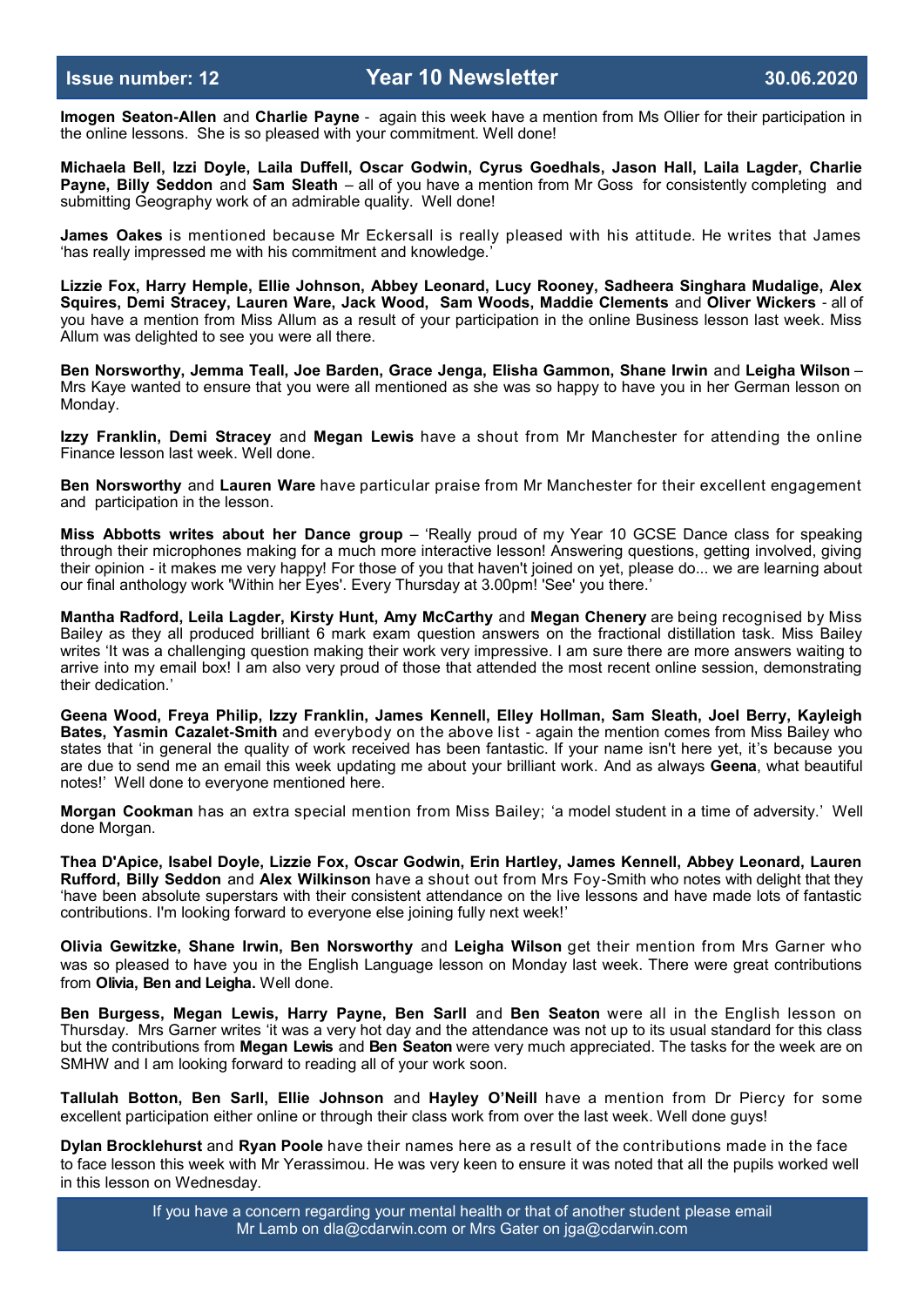**Ermond Berisha, Ben Burgess, Elliott Mote, Ria Peters** and **Grace Stacey** all have a mention from Mrs Shooter for the excellent work in the lesson Wednesday. However Mrs Shooter made me promise to mention the whole class as she feels that you are all doing so well and deserve a mention. Well done to all of you!

**Megan Lewis, Teddy O'Neill, Grace O'Rourke** and **Abbey Parker** have been included as a result of the manner in which they engaged so well in the lesson in school on Wednesday with Mr Woods. Again, as with his colleagues in the Maths department, Mr Woods said that he was pleased with the work of everyone in the group.

**Harry Hemple** has a mention from Miss Mace because he has made a massive effort to catch up with his Music work.

**Amy McCarthy** and **Alyia Forde** also have a mention from Miss Mace as they are so thoroughly reliable with their work. 'I am impressed by their work ethic and wonderfully presented coursework.' Notes Miss Mace.

**Emma Lahiguera-Ferrett** has the final mention from Miss Mace as she is also making a solid effort to catch up with work.

**Tobi Abiodun, Kayleigh Bates, James Kennel** and **Emma Zeelie** really impressed Mr Brown in the Maths lesson on Wednesday and he was keen that you all had a mention. The group as a whole worked so well.

**Caitlin Chambers, James Devlin, Laruen Jamieson, Emma Spear** and **Joshua Trebell** were all superstars in Mrs Shooter's Friday face to face lesson. However, Mrs Shooter insisted it was noted that she was really pleased with the whole class. Well done to all of you!

**Matilda Dryden, Evie Dyer** and **Ellie Johnson** have a shout out from Mr Damoo who was delighted with your work during the face to face lesson on Friday. The whole class did well!

**Harry Payne, Jemma Watts** and **Max Wootton** have their shout out from Mr Brown, who was so pleased with your contributions to the face to face lesson on Friday. A particular mention to **Jemma** who has been working so hard on her Maths during lock down.

**Erika Jimenez, Shakira Bah** and **Harry Souter** were fantastic in Mr Ferguson's face to face lesson on Friday and he was keen that you all had a mention. Well done!

**Jessica Bacaon, Finn Barden, Caitlin Chambers, Isabella Clark, Tabitha Day, Evie Dyer, Olivia Gewitzke, Brody Iliffe, James Kennell, Leila Lagder, Charlie Long, Amelie Morbey, Nam Nguyen, Mantha Radford, Imogen Seaton-Allen, Ellie Stanmore, Kirsty Hunt, Rosie Haynes** – you all joined Mr Lamb's History lesson last thing Friday afternoon. I am so impressed with this commitment. Really well done. Wonderful contributions from **Tabitha and Rosie Haynes,** as always you were all a joy to teach.

**Kayleigh Bates, Tallulah Botton, Ellie Burdis, Emmalouise Burgess, Kian Carter, Charlie Dejonge, Ethan Ferguson, Ellie Johnson, Lauren Jamieson, James Oakes, Abbey Parker, Ryan Poole, Millie Richardson, Nyah Tomlinson-Allen, Jacob Ward-Hastelow** and **Kadayne White** - well done to all of you for attending Ms Roberts online lessons: Extra praise to **Lauren Jamieson** and **Charlie Dejonge** who have taken parts in EVERY Shakespeare lesson so far!

**James Oakes, Kian Carter, Ellie Johnson, Millie Richardson** and **Abbey Parker** all have special praise from Ms Roberts for the out of lesson work that you are managing to complete.

The latest Art task was to be inspired by 'What's in your fridge' and 'food' as a theme. The following students have produced some really high quality outcomes and I have loved seeing their creativity and individual responses to this: **Amy Macarthy, Jodie Shillito** and **Nyah Sawyer**.

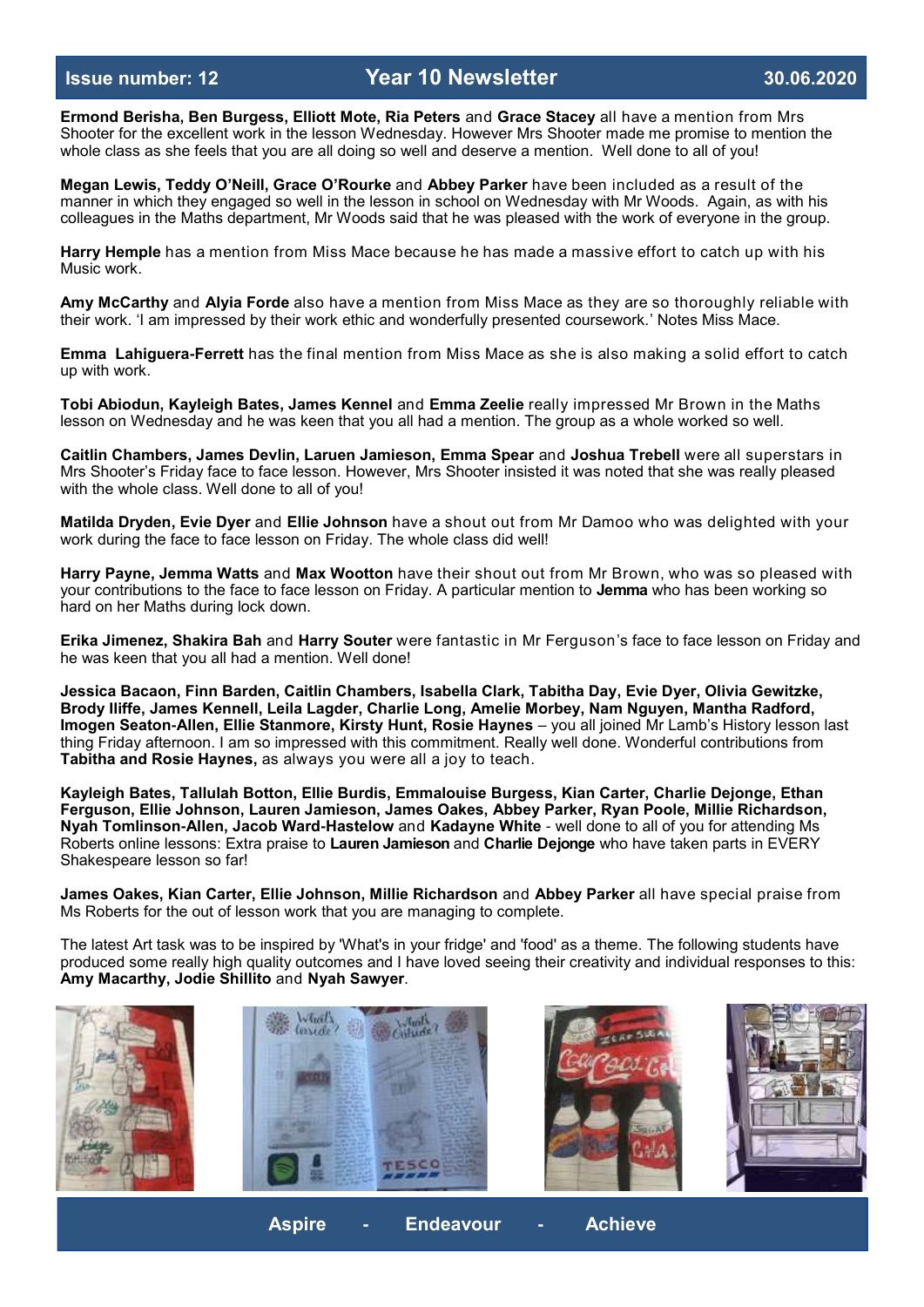# **Issue number: 12 Year 10 Newsletter 30.06.2020**

# Isabella Clarke



Scarlett Lee Smith - Textiles





# Amy Glossop - Art



Olivia Gewitzke - Textiles





# **Lockers**

Dear Parents and Carers,

As the school year draws to a close all students will need to come into school for a short period to clear their lockers so that they can be cleaned over the summer break.

Each form group has been allocated a one hour slot over the next few weeks and students will be supervised by staff during this time to ensure social distancing is maintained.

The schedule for your child's form is below. Please note that due to social distancing requirements we are unable to allow students into school at any other time.

If your child is unable to attend please do inform us.

| 10EKA | Monday 13 <sup>th</sup> July    | 12:00-13:00pm    |
|-------|---------------------------------|------------------|
| 10SAR | Monday 13 <sup>th</sup> July    | 14:00-15:00pm    |
| 10GQU | Tuesday 14 <sup>th</sup> July   | $8:00 - 9:00$ am |
| 10CAH | Tuesday 14 <sup>th</sup> July   | 10:00-11:00am    |
| 10JSN | Tuesday 14 <sup>th</sup> July   | 12:00-13:00pm    |
| 10CAB | Tuesday 14 <sup>th</sup> July   | 14:00-15:00pm    |
| 10FLF | Wednesday 15 <sup>th</sup> July | 8:00-9:00am      |
| 10CGR | Wednesday 15 <sup>th</sup> July | 10:00-11:00am    |
| 10RMO | Wednesday 15 <sup>th</sup> July | 12:00-13:00pm    |

If you have a concern regarding your mental health or that of another student please email Mr Lamb on dla@cdarwin.com or Mrs Gater on jga@cdarwin.com